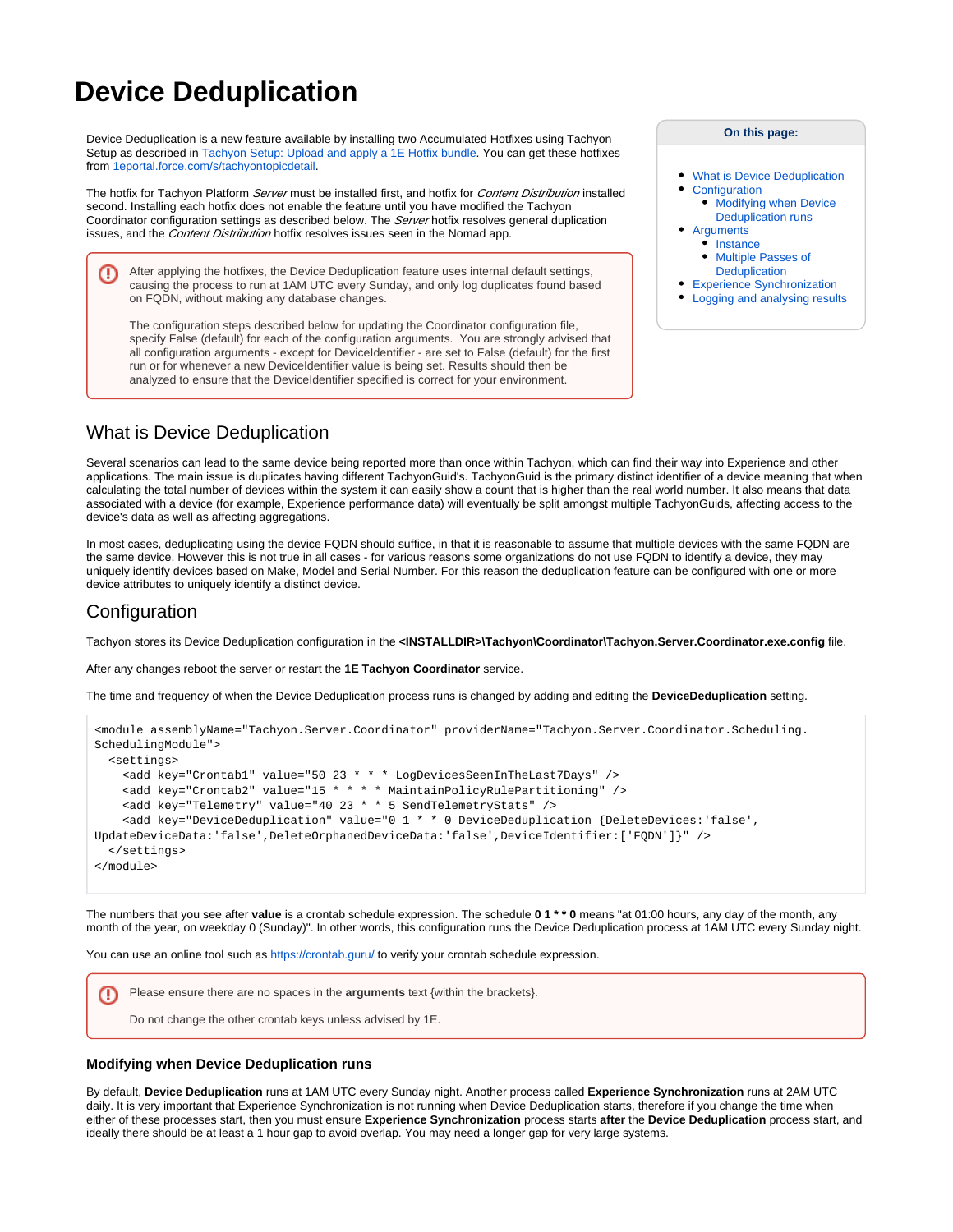### Arguments

Running with all "Update..." and "Delete..." arguments set to false will make no database changes and is considered a diagnostic/practice run. Following a run such as this the DeviceDeduplication and DeviceDeduplicationLog tables could then be analyzed to figure out how many duplicates are in the environment based on the **DeviceIdentifier** input. This would provide a projected impact for a subsequent run with one or more of these arguments set to true. Alternatively, the user could then also choose to modify the **DeviceIdentifier** value to include more/less/different columns that would provide a more fine tuned target of what the user expects a truly unique device to be.

| Argument                         | <b>Default</b>                            | Usage                                                                                                                                                                                                                                                                                                                                                                                                                                                                                                                                                                                                                                                                                                                                                                                                                                                                                                                                                                                                                                                                                                                                                                                                                                                       |  |
|----------------------------------|-------------------------------------------|-------------------------------------------------------------------------------------------------------------------------------------------------------------------------------------------------------------------------------------------------------------------------------------------------------------------------------------------------------------------------------------------------------------------------------------------------------------------------------------------------------------------------------------------------------------------------------------------------------------------------------------------------------------------------------------------------------------------------------------------------------------------------------------------------------------------------------------------------------------------------------------------------------------------------------------------------------------------------------------------------------------------------------------------------------------------------------------------------------------------------------------------------------------------------------------------------------------------------------------------------------------|--|
| Instance                         | Instance<br>number<br>of last<br>run $+1$ | This can optionally be added to the list of parameters in the app setting. By default, the orchestration will handle this<br>automatically. If specifying, previous instance numbers can be found in the DeviceDeduplicationLog table. A use case<br>for specifying this is retroactive execution, see Instance below section for more details.                                                                                                                                                                                                                                                                                                                                                                                                                                                                                                                                                                                                                                                                                                                                                                                                                                                                                                             |  |
| <b>DeleteDevic</b><br>es         | False                                     | Delete duplicate devices from both databases, and any management group associations for those devices.                                                                                                                                                                                                                                                                                                                                                                                                                                                                                                                                                                                                                                                                                                                                                                                                                                                                                                                                                                                                                                                                                                                                                      |  |
| <b>UpdateDevic</b><br>eData      | False                                     | Relink Tachyon Experience performance data from duplicate devices (that will be deleted) to the singular active device<br>that will be kept.                                                                                                                                                                                                                                                                                                                                                                                                                                                                                                                                                                                                                                                                                                                                                                                                                                                                                                                                                                                                                                                                                                                |  |
| DeleteOrpha<br>nedDeviceD<br>ata | False                                     | Remove Tachyon Experience performance data that is associated with a device that no longer exists.                                                                                                                                                                                                                                                                                                                                                                                                                                                                                                                                                                                                                                                                                                                                                                                                                                                                                                                                                                                                                                                                                                                                                          |  |
| DeviceIdenti<br>fier             | ['FQDN']                                  | This is an array where each item is wrapped in single quotes. Items are separated by a comma. When specifying<br>multiple values within an item, a comma must also be used. See the <b>Multiple Passes of Deduplication</b> section below<br>for more details of scenarios where more than one item is specified.<br>Assuming default behavior of a single item: Values used can be any columns from the TachyonMaster.dbo.Device<br>table. Any columns specified here will be used to create a single hash per device. Any devices that contain identical<br>values across all columns specified will be assigned the same hash. Of these devices, the one that has the most recent<br>LastConnUtc value will be marked as ToBeDeleted=0 whilst the others will be marked as ToBeDeleted=1. This is how<br>we identify duplicates as well as the singular active device we want to keep.<br>If the column schema of the Device table changes between runs, then the DeviceDeduplication table will<br>O<br>have to be backed up and deleted before the next run. This will generate a new version of the table in the<br>next run with up-to-date device columns, which also means new columns can now be specified within the Dev<br>iceldentifier value. |  |

| <b>DeleteDevices</b> | <b>UpdateDeviceData</b> | <b>DeleteOrphanedDeviceData</b> | Device Deduplication process behaviour                                                                                                                                                                                                                                                                                                                            |
|----------------------|-------------------------|---------------------------------|-------------------------------------------------------------------------------------------------------------------------------------------------------------------------------------------------------------------------------------------------------------------------------------------------------------------------------------------------------------------|
| F                    | F                       | F                               | This is the default configuration (3 x False). Before you change these settings, you<br>should run a diagnostic/practice run where no changes will be made to the devices<br>or their data. Check DeviceDeduplication and DeviceDeduplicationLog table for<br>results analysis.                                                                                   |
| т                    | F                       | F                               | Delete devices identified as duplicates, do not update or merge any existing<br>performance data.                                                                                                                                                                                                                                                                 |
| F                    | T                       | F                               | Do not delete devices identified as duplicates, reassign duplicate devices<br>performance data to the single device that has been identified as the most recent<br>instance of the device. **                                                                                                                                                                     |
| F                    | F                       | T                               | Do not delete devices identified as duplicates, do not update or merge any existing<br>performance data. Delete any performance data that is associated with a<br>TachyonGuid that no longer exists in the TachyonMaster Device table. This might<br>be useful as a database cleanup exercise to remove "unparented data". * 1*2                                  |
| T.                   | T.                      | F                               | Delete devices identified as duplicates and merge any existing performance data<br>that was associated with duplicates.                                                                                                                                                                                                                                           |
| F                    | T                       | т                               | Do not delete devices identified as duplicates, reassign duplicate devices<br>performance data to the single device that has been identified as the most recent<br>instance of the device. Finally, after relinking the data, delete any performance data<br>that is associated with a TachyonGuid that no longer exists in the TachyonMaster<br>Device table. ** |
| т                    | F                       | т                               | Delete devices identified as duplicates, do not update or merge any existing<br>performance data. Delete any performance data that is associated with a<br>TachyonGuid that no longer exists in the TachyonMaster Device table. * 2                                                                                                                               |
| T.                   | T                       | T                               | Delete devices identified as duplicates, reassign duplicate devices performance<br>data to the single device that has been identified as the most recent instance of the<br>device. Finally, after relinking the data, delete any performance data that is<br>associated with a TachyonGuid that no longer exists in the TachyonMaster device<br>table.           |

The following table describes the system behavior for every permutation of boolean arguments passed to DeviceDeduplication: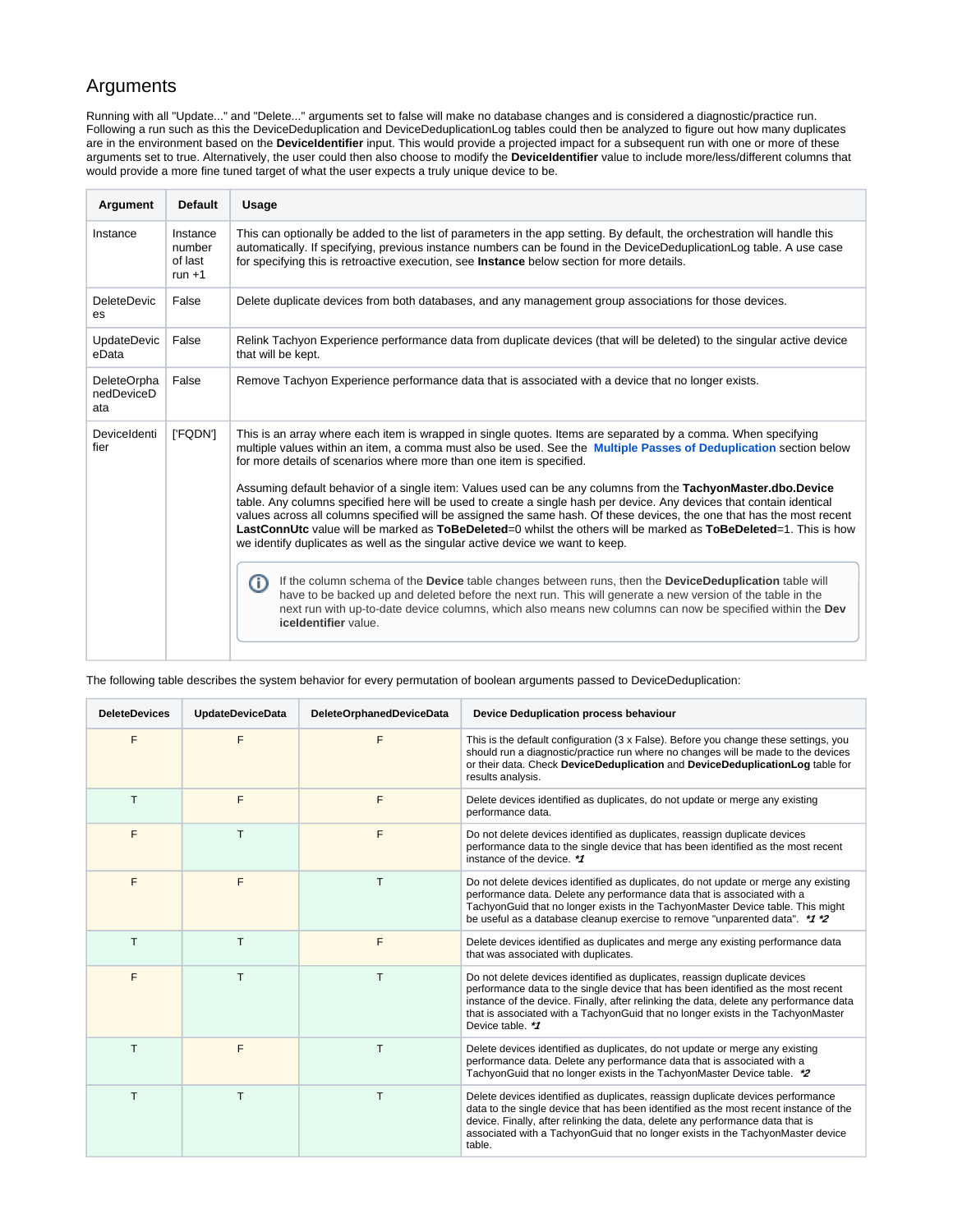**\*1** - DeleteDevices:'false' and either of the other settings is 'true' - This could lead to continued inflated device counts in the system.

**\*2** - UpdateDeviceData:'false' and DeleteOrphanedDeviceData:'true' - Be careful as this data will be deleted and cannot be recovered or merged at a later date even if the TachyonGuid that reported it comes online again.

#### <span id="page-2-0"></span>**Instance**

Each run of Device Deduplication will result in entries in the **DeviceDeduplicationLog** table. All rows for the run will be assigned an instance number. The Instance number is also used to be able to share context between the TachyonMaster and TachyonExperience parts of the process.

Retroactive execution: An old instance can also be passed to the process via the app setting. When an old instance is provided duplicates will not be recalculated, instead the list of devices from that previous run will be used (from the **DeviceDeduplication** table). This will also be logged in the **Devic eDeduplicationLog** table, an entry that reads "This is a rerun of a previous instance. Previous history from the DeviceDeduplication table will be used for this instance". In an execution such as this any new value for **DeviceIdentifier** will be ignored however all other new arguments will be applied.

#### <span id="page-2-1"></span>**Multiple Passes of Deduplication**

The device identifier argument is a comma separated list of items, each item itself being a comma separated list of device attributes. The order of items specified will be adhered to as the order of **passes** of Device Deduplication. This means that the first pass will calculate duplicate devices based on the arguments specified against the **Device table**. Every subsequent pass will further calculate duplicate devices based on its arguments specified against the **results of the previous pass**. There is no limit to the number of passes specified.

For example, the following passes would be run if the DeviceIdentifier is set to DeviceIdentifier:[**'**SerialNumber,SMBiosGuid**','**Manufact urer,Model,Location**','**FQDN**'**,]:

| Pass<br><b>Number</b> | <b>Device attributes</b><br>used  | Identify duplicates based on                                                                            |
|-----------------------|-----------------------------------|---------------------------------------------------------------------------------------------------------|
|                       | SerialNumber<br>SmBiosGuid        | Devices in the TachyonMaster Device table that have the same SerialNumber AND SMBiosGuid.               |
| 2                     | Manufacturer<br>Model<br>Location | Devices identified as duplicates in pass 1 that also have the same Manufacturer, Model and<br>Location. |
| 3                     | <b>FODN</b>                       | Devices identified as duplicates in pass 2 that also have the same FQDN.                                |

The results of pass 3 alone are then used for the rest of the process and considered duplicates going forward.

### <span id="page-2-2"></span>Experience Synchronization

If any of the Boolean arguments are set to true, Device Deduplication may affect existing data in the system, whether through relinking to a new TachyonGuid or removing as orphaned data. For this reason, when the Device Deduplication process completes, it triggers a **full** Experience Synchronization. By default, the regular Experience Synchronization process is **incremental**, and runs at 2AM UTC daily.

The **full sync** includes a **full process** of the TachyonExperience SSAS cube, which is initiated regardless of the current ProcessMode option specified (GlobalSetting table in the TachyonExperience database). A **full process** is required because measures which typically Tachyon handles as additive can have historical data modified by the DeviceDeduplication process, which could otherwise lead to inaccurate counts and aggregations.

For large environments the full process of the cube is likely to be a long running background process, it will not impact data displayed in the UI until it has completed. If it conflicts with an ongoing Experience Synchronization process it will be skipped. Server resource demand is likely to increase during a cube process. Be aware that depending on the resources available, this could affect the query response time of the UI.

The latest Accumulated Hotfix for Tachyon Platform Server allows you to add the **ExperienceSync** setting to the Coordinator configuration file. You do not need to add or modify this unless advised by 1E.

```
<module assemblyName="Tachyon.Server.Coordinator" providerName="Tachyon.Server.Coordinator.Scheduling.
SchedulingModule">
   <settings>
     <add key="Crontab1" value="50 23 * * * LogDevicesSeenInTheLast7Days" />
     <add key="Crontab2" value="15 * * * * MaintainPolicyRulePartitioning" />
     <add key="Telemetry" value="40 23 * * 5 SendTelemetryStats" />
    <add key="DeviceDeduplication" value="0 1 * * 0 DeviceDeduplication {DeleteDevices:'false',
UpdateDeviceData:'false',DeleteOrphanedDeviceData:'false',DeviceIdentifier:['FQDN']}" />
     <add key="ExperienceSync" value="0 2 * * * ExperienceSynchronization" />
   </settings>
</module>
```
The numbers that you see after **value** is a crontab schedule expression. The schedule **0 2 \* \* \*** means "at 02:00 hours, any day of the month, any month of the year, any day". In other words, this configuration runs the Experience Synchronization process at 2AM UTC daily.